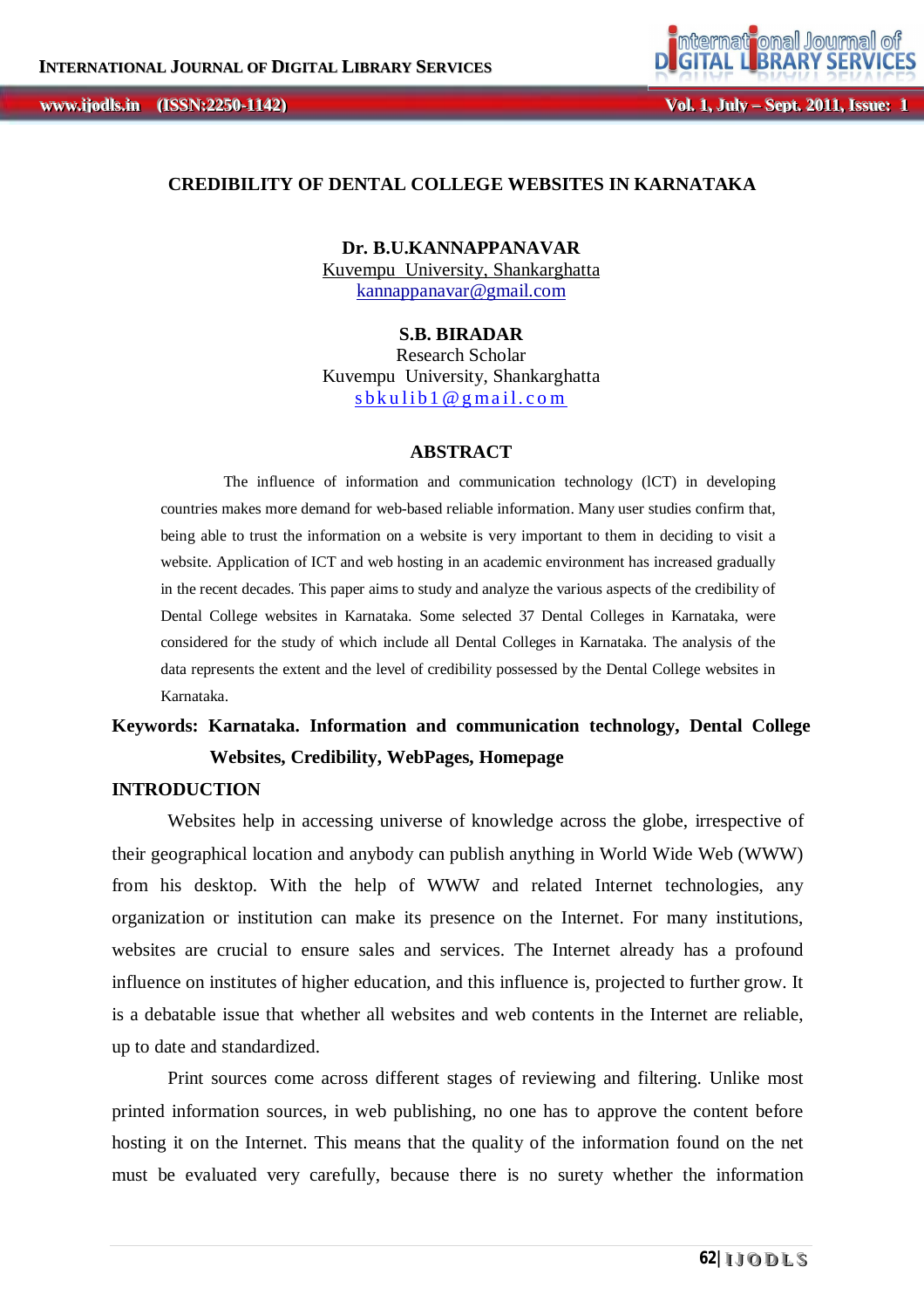**Vol. 1, Jul** *ly* **– Sept. 2011, Issue: 1** 

provided is trustworthy or not. When a person opens a website, the first impression or judgment is probably made within a few seconds. Whether the user will stay or move on to the next option is based on the credibility and aesthetics of the website, its ease of use, and navigation, etc. Credibility is limited to the believability or trustworthiness of information found in the WWW. If a website is not perceived as credible it is unlikely to be used. The term credibility means the extent to which the users trust the information content on a website. This paper aims to study and analyze the various aspects of the credibility of dental college websites in Karnataka.

### **WEB CREDIBILITY**

Credibility is a perceived quality that does not reside in an object, a person, or a piece of information. Therefore, in discussing the credibility of a computer product, one is always discussing the perception of credibility**<sup>1</sup>** . Many scholars agree that credibility perceptions result from evaluating multiple dimensions simultaneously. Although the literature varies on how many dimensions contribute to credibility evaluations, the vast majority of researchers identify two key components of credibility as trustworthiness and expertise. A person makes an assessment of both trustworthiness and expertise arrives at an overall credibility assessment. Web credibility is about making your website in such a way that, it comes across as trustworthy and knowledgeable**<sup>2</sup>** . In. nutshell, web credibility is a perceived quality of a website by a user, whereas web evaluation is the process of web credibility.

## **DENTAL COLLEGES IN KARNATAKA: A BRIEF NOTE**

In 1956 the first dental college was established by the Institute of Oxford Dental college in Bangalore, In 1971 Government Dental College in Bangalore and 1971 Bapuji Dental College in Davangere, which is followed by A.J Dental College in Deralkatte Subsequently more number of dental colleges were established in the state of Karnataka. However all the dental colleges are based on their organizational structure?

At present, conventional or affiliated dental colleges form a significant segment of the dental colleges system in Karnataka. As on August 2010, there were about 37 dental colleges in Karnataka. Only 29 dental colleges have their own websites, some dental colleges are have not own websites. Every dental college is trying to project its facilities, courses, services of their libraries and constantly updating or improving the functionality of its website. While some dental colleges have opened a portal for their libraries, some have provided a link to it in their website.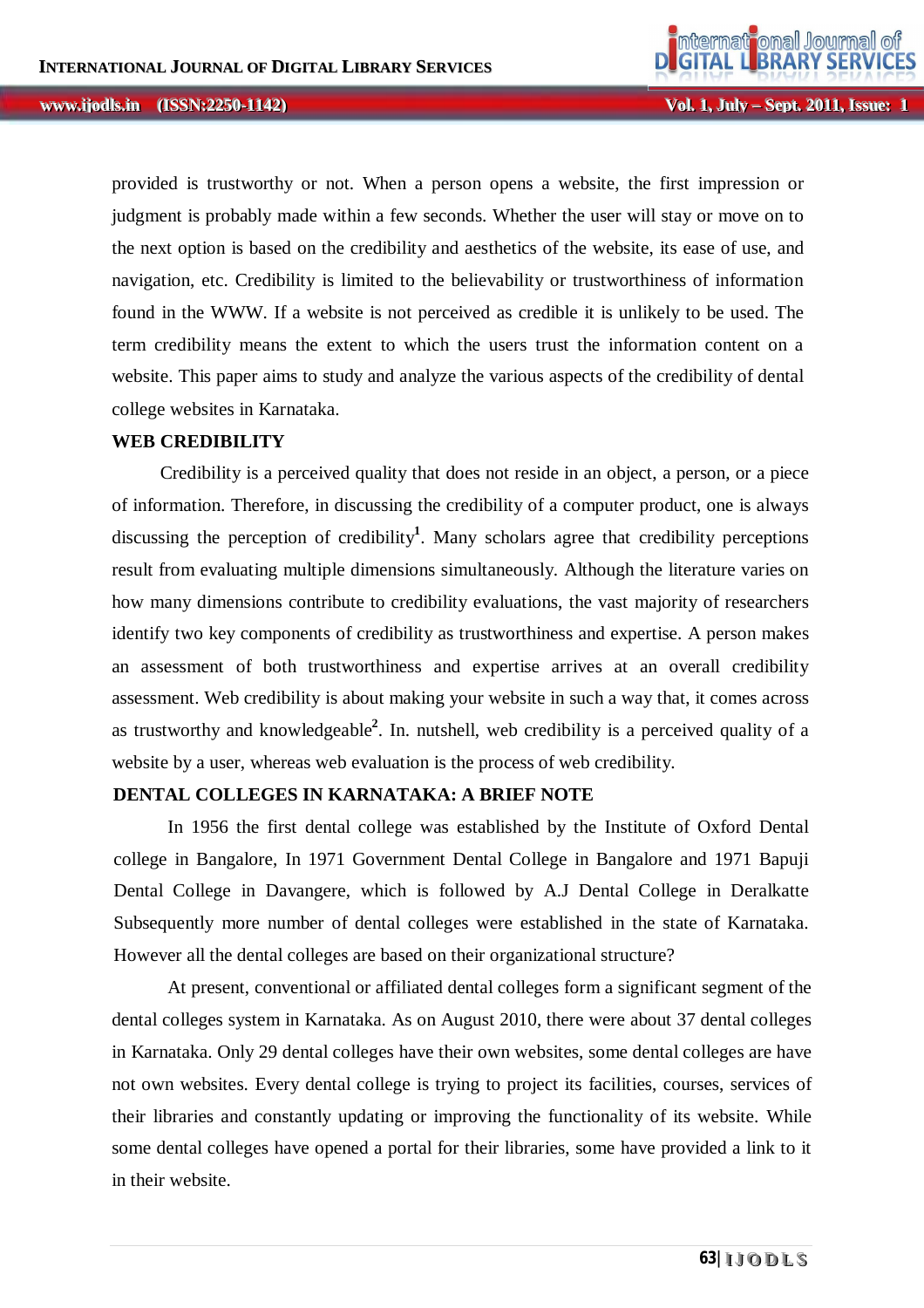#### **OBJECTIVES**

The following are the objectives of the study:

- To examine the websites of the dental colleges in Karnataka.
- To collect the data with regard to the structure and contents of the dental colleges in Karnataka
- To analyze the contents and structure of the websites under study.
- To compare the websites of various dental colleges under study with the established guidelines.
	- To offer suggestions for the design of an ideal website for a dental colleges.

## **HYPOTHESES**

Hypotheses applied for the study were:

- A majority of the dental colleges in Karnataka has hosted websites on the Internet.
- The dental college websites are heterogeneous in the structure and contents.
- Most of the websites do not confirm to the established guidelines.

## **METHODOLOGY**

In the study, self-evaluative method was adopted, which include the following

- A review of state-of-the-art websites
- Designing a check list
- Evaluation of the websites and data collection.
- Analysis and interpretation of data

## **ANALYSIS AND INTERPRETATION OF DATA**

#### **Growth of Dental Colleges in Karnataka**

 Table-1clearly stipulates that out of 37 dental colleges in Karnataka 2 were established before 1960, 08 dental colleges were established during 1970-1990. During 1991-2000 26 more dental colleges were established, further 01 dental college was established in 2003. This is clearly shows that highest number of dental colleges was established during 1956- 2003. Websites of all the 37 dental colleges were considered, evaluate and analysed. There is a phenomenal growth of the dental college in Karnataka.

| <b>Year of Establishment</b> | No.<br><b>Dental</b><br>- of | <b>Percentage</b> |
|------------------------------|------------------------------|-------------------|
|                              | <b>College</b>               |                   |
| Before 1960                  | 02                           | 5.40              |
| Between 1970-1990            | 08                           | 21.62.            |
| Between 1991-2000            | 26                           | 70.27             |
| 2003                         | 01                           | 2.7               |
| Total                        | 37                           | 100               |

Table-1 Classification of dental colleges in Karnataka based on their year of Establishment

 **Classification of Websites by URL Extension**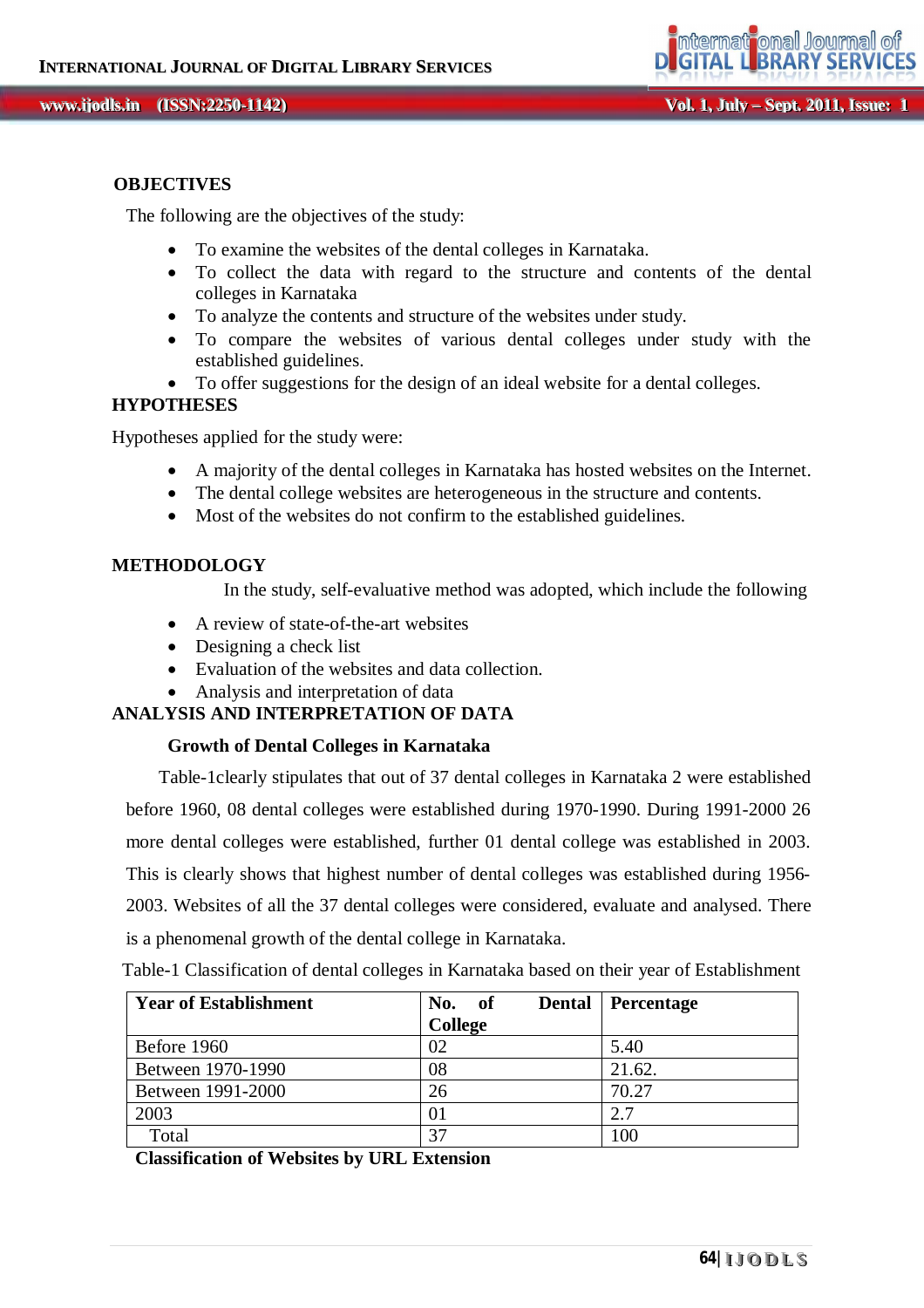Table-3 highlights the classification of dental college websites by their URL extensions. Table shows that 32% of all the dental colleges websites are using .org as URL extensions, only one dental colleges is using .edu.in, and other dental colleges each under the study are using.ac.in, .com, .edu,. This clearly shows that half of the dental colleges under the study are using .org and rests of the dental colleges are using different URL extensions.

| <b>URL</b>   | Dental   | Total        |
|--------------|----------|--------------|
| Extension    | Colleges | (Percentage) |
|              | $N=29$   | $N=37$       |
| .ac.in       | 04       | 10.81        |
| .com         | 05       | 13.51        |
| .edu         | 07       | 18.91        |
| .edu.in      | 01       | 2.70         |
| .org         | 12       | 32.43        |
| <b>Total</b> | 29       | 37 (100)     |

Table-2 Classification of Websites by URL Extension

## **Classification of Websites by Library Information**

Library-related factors are given in the Table 3. All the dental colleges (100 per cent) provide the information about library, nearly 5 per cent of them are having separate page or homepage for library, 27% of dental colleges were provide the contact information about library.

|                                               | Dental | College   Total $(\%)$ N=37 |
|-----------------------------------------------|--------|-----------------------------|
| <b>Library Information</b>                    | $N=29$ |                             |
| Information about the library is provided     | 16     | 78                          |
| Libraries working hours details are provided  | 15     | 78                          |
| There is a separate home page for the library | 10     |                             |
| Information about OPAC search is provided     | 16     | 27                          |
| Contact information about library is given    |        |                             |

**Table-3 Classification of Websites by Library Information**

## **Classification of Websites by Nature of Library Collec**tion

Table-4 Provides the information about library collection related details. All the dental colleges website under the study are having the information about kinds of collection, information about library, No. of books collection available, list of journals subscribed etc.54% of all the dental college websites are providing the information about audio visual collection, online and e-resources and digital resources.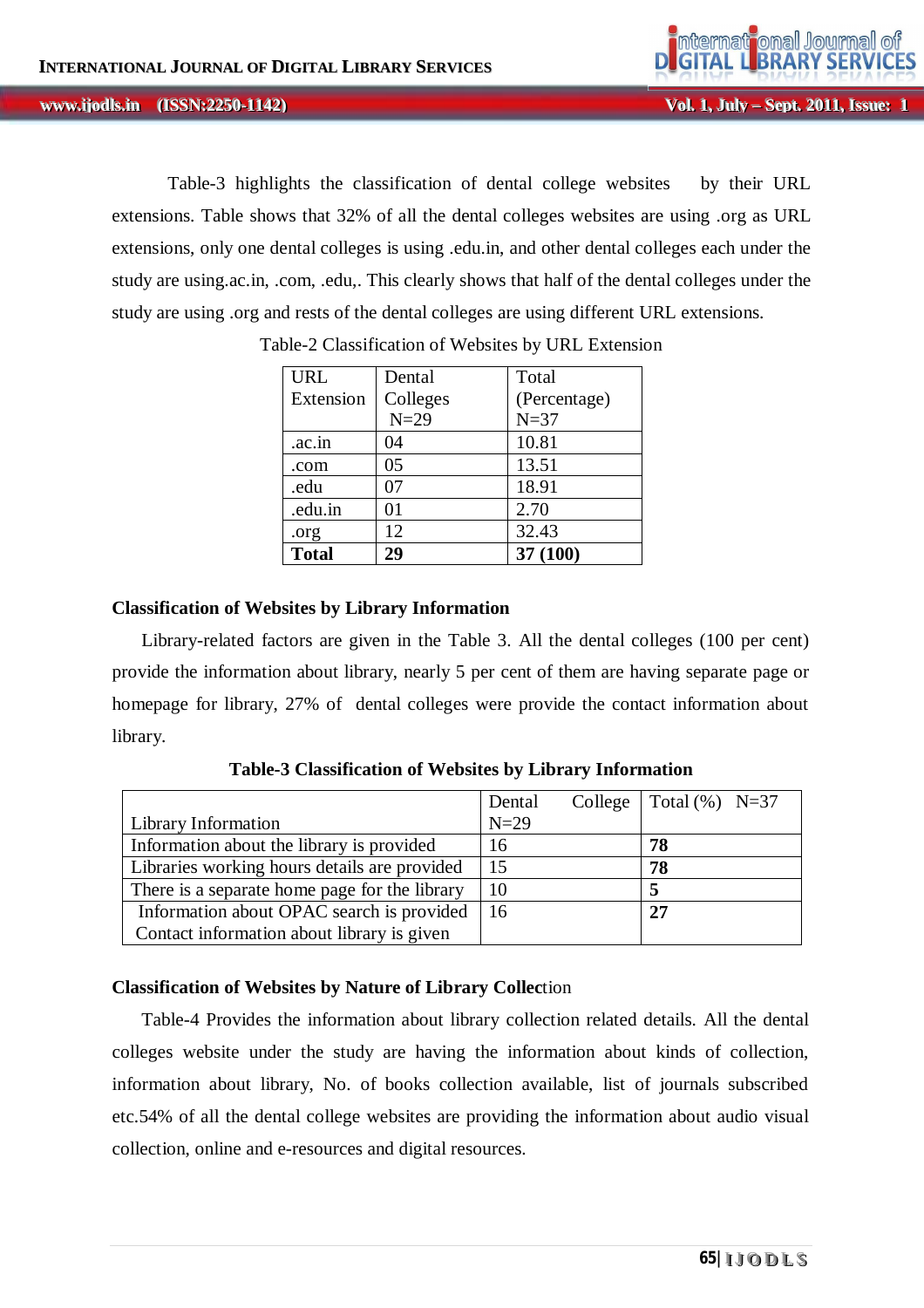#### **, IIIssuue Except Wol. 1, July – Sept. 2011, Issue:**<br> **IIIssue: IIIssue: IIIssue: IIIssue: IIIssue: IIIssue: IIIssue: IIIssue: IIIssue: IIIssue: IIIssue: IIIssue: IIIssue: IIIssue: IIIssue: ii jjooddllss...**

onal Journal of

mitermait

| <b>Library Collection-Related Factor</b>        | Dental College<br>$N=29$ | Total $(\%)N=37$ |
|-------------------------------------------------|--------------------------|------------------|
| Information about library's kind of collection  | 29                       | 78               |
| is available                                    |                          |                  |
| Information about library's No. of book         | 29                       | 78               |
| collection is available                         |                          |                  |
| List of journals subscribed is available in the | 20                       | 54               |
| website                                         |                          |                  |
| Information about library's audio-visual        | 21                       | 57               |
| collection is available                         |                          |                  |
| Information about library's online or e-        | 28                       | 75               |
| resources is available.                         |                          |                  |
| digitised<br>Information<br>library's<br>about  | 21                       | 56               |
| resources is available.                         |                          |                  |

## **Table-4 Classification of Websites by Nature of Library Collec**tion

## **Classification of Websites by the Provision of Library Services**

Table-5 clearly spelled out the details about library services. It is observed from the study that all the dental colleges websites under the study mention about lending service, reference service, reprographic service, question bank service, Internet service etc. 78% dental colleges have provide library networking and resource sharing and specialized service like CAS & SDI information, 27% of dental college websites mentioned about institutional membership, followed by 32% dental colleges mention Book Bank facilities , some dental colleges do not have Virtual online library service and CD Rom technology services.

|                                                 | Dental College N=29 | Total     |
|-------------------------------------------------|---------------------|-----------|
| <b>Library Services-Related Factors</b>         |                     | $%$ )N=37 |
| Lending                                         | 29                  | 78        |
| Reference                                       | 29                  | 78        |
| Reprography                                     | 29                  | 78        |
| Question bank (hard copy)                       | 29                  | 78        |
| Question bank (Online)                          | 12                  | 32        |
| Micro filming                                   | 03                  | 8         |
| Virtual online library                          |                     |           |
| CD Rom services                                 |                     |           |
| Internet services                               | 29                  | 78        |
| Specialised services like CAS, SDI, etc.        | 16                  | 43        |
| <b>Book Bank</b>                                | 12                  | 32        |
| with<br>Institutional<br>membership<br>external | 10                  | 78        |
| libraries                                       |                     |           |

**Table-5 Classification of Websites by the Provision of Library Services**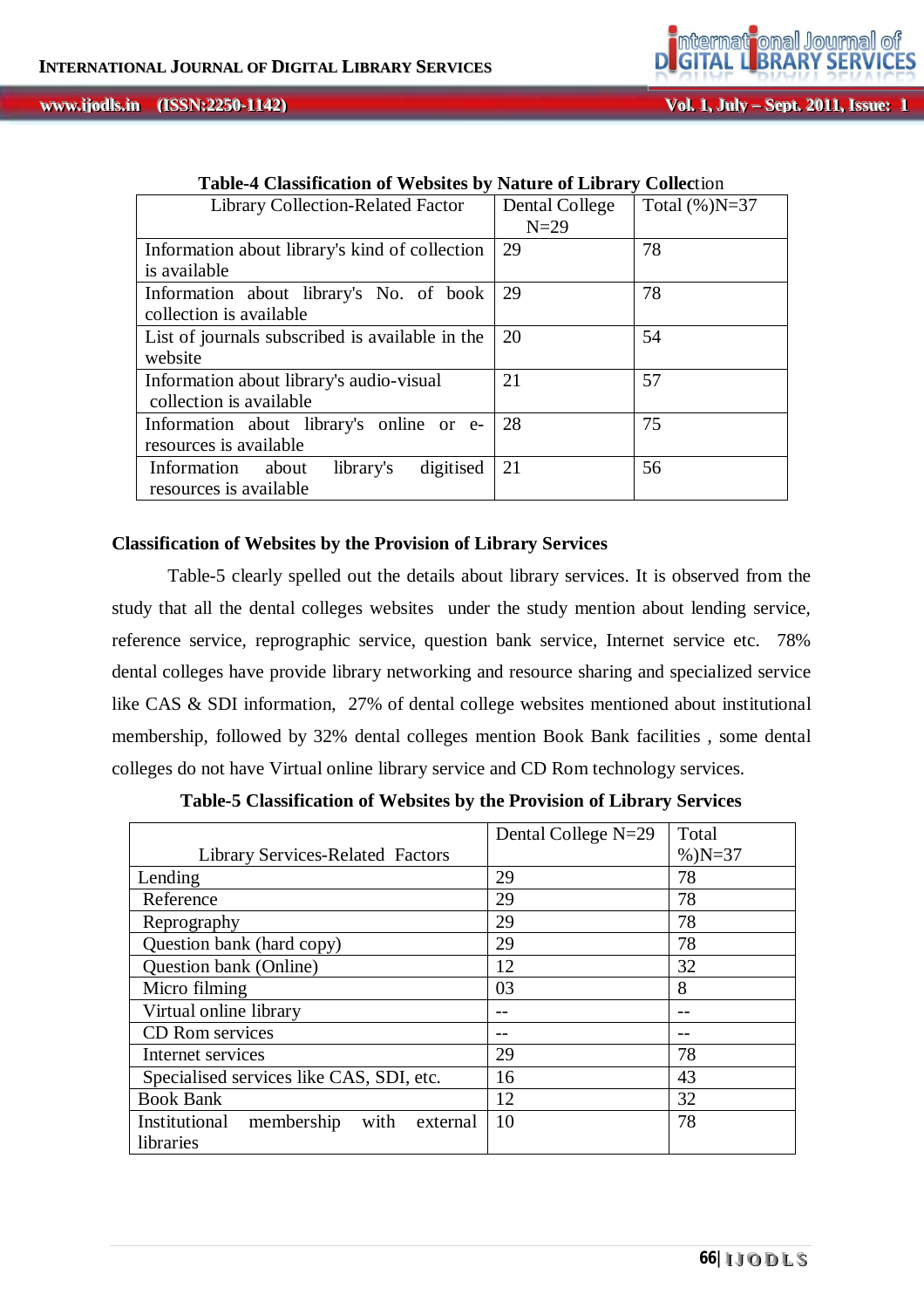#### **8.6 Classification of Websites by Webpage Size and down load Speed (Affiliated)**

Website down load speed and size of the webpage is a major feature for any website. The data may not be accurate and only provide guidance to improve the download time of the website. Website optimisation (WSO)<sup>16</sup> is the process of reducing the size of a website and complexity to maximise website's performance. Webpage analyser 0.98 from Website Optimisation is a free website performance tool and webpage speed analysis to improve a website performance. One has to enter a URL to calculate page size, composition, and download time. The script calculates the size of individual elements and sums up each type of webpage component. Based on the page characteristics the script then offers advice on how to improve page load time. The script incorporates the latest best practices from website optimisation secrets, web page size guidelines and trends, and website optimisation techniques into its recommendations.

The web optimization of Web Page Speed Report has the connection rate starting from 1.44 Mbps to 14.4 K. For this study, 56 K connection rate was taken as the sample to represent the other connection rates. According to the web credibility users' studies done in the past, the optimal download time for a homepage is 10 s. So for better download results, it is suggested to design 45 kb to 55 kb sized homepage.

Table 6 describe that there is a correlation between the website sizes and download time taken; typically 4-5 kb is downloaded in one second. Only six dental colleges less than 5 s categories, thirteen colleges under the study fall under 50 s of the overall website size, remaining eight colleges study more than 50 categories. Many homepages of dental colleges in Karnataka have pictures, which occupies nearly 50.98% of the overall website size. By reducing the picture size a significant size reduction can be achieved. Due to some technical reasons, the web optimization tools could not be retrieve data from eight dental colleges in Karnataka.

| Name of the dental college          | size<br>Total | Total size Percentage |            | Download          |
|-------------------------------------|---------------|-----------------------|------------|-------------------|
|                                     | οf<br>the     | of<br>the             | of Images  | time at 56k       |
|                                     | Website       | Images                | Total size | <b>Connection</b> |
| A.B. Shetty Memorial Institute of   | 419010        | 19091                 | 4.55       | 88.31             |
| <b>Dental Sciences- Deralakatte</b> |               |                       |            |                   |
| A.J. Institute of Dental Sciences,  | 298           | 90                    | 30.20      | 0.26              |
| <b>Mangalore</b>                    |               |                       |            |                   |
| Al Ameen Dental College Bijapur     | 5143          | 108                   | 2.09       | 023               |

**Table-9 Classification of Websites by Webpage Size and Down load Speed (Affiliated)**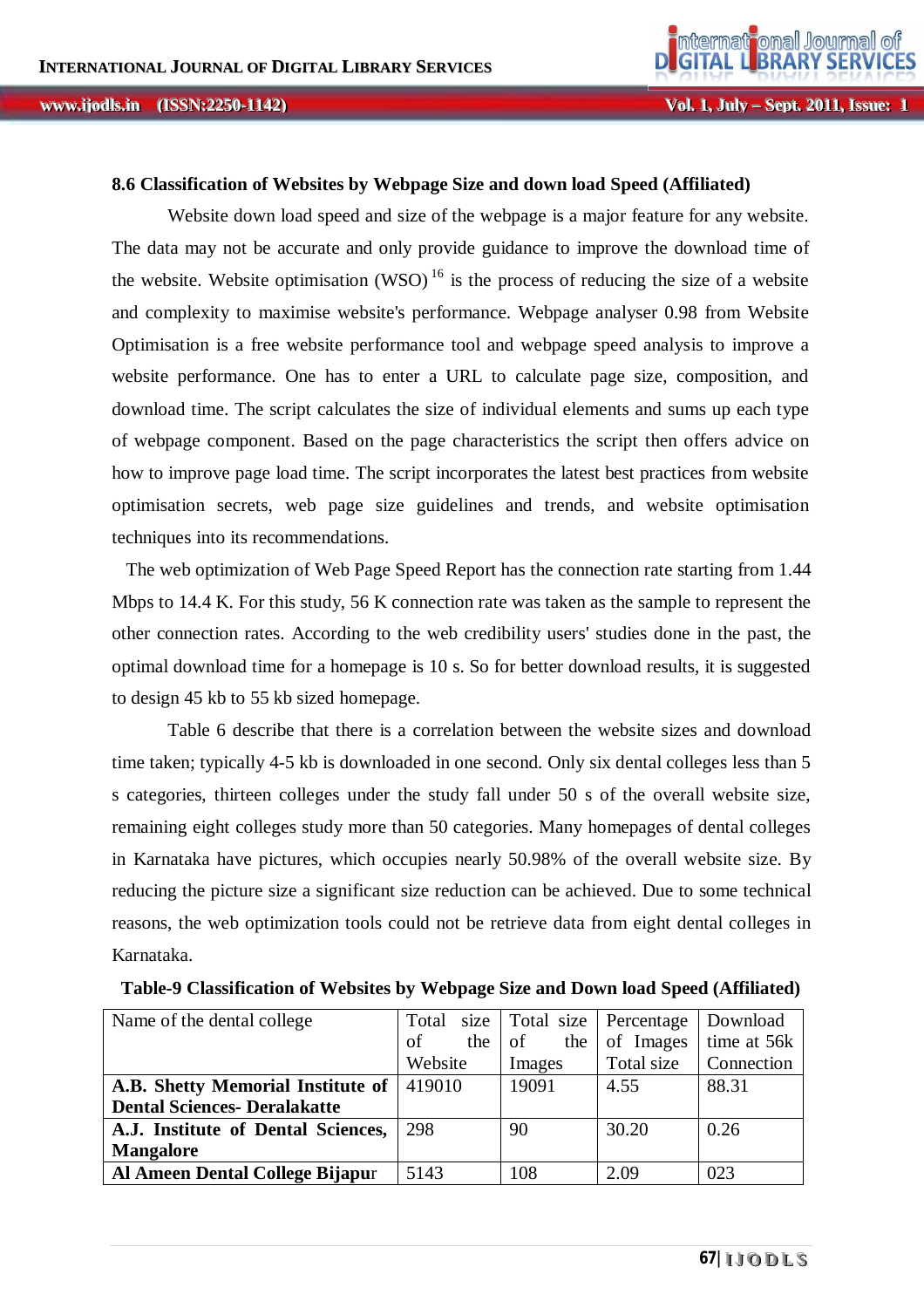#### **VVool l . .. 11, , JJuul lyy–––SSeeppt t . .. 22001111, , IIssssuuee: wwwwww... :: 11 iiodls.in** (ISSN:2250-1142)

**International Journal of** 

| Bapuji Dental College & Hospital                                                  | 180275 | 103010 | 57.14 | 4.98               |
|-----------------------------------------------------------------------------------|--------|--------|-------|--------------------|
| Davangere :                                                                       |        |        |       |                    |
| <b>Bangalore</b> Institute of<br><b>Dental</b><br><b>College</b>                  | 310213 | 296731 | 95.65 | 3.69               |
| <b>College</b><br>of<br>Sciences,<br><b>Dental</b><br><b>Mangalore</b>            | 241209 | 88897  | 36.85 | 2.87               |
| <b>College of Dental Surgery, Manipal</b>                                         | 343764 | 33835  | 9.84  | 87037              |
| <b>Institute</b><br>of<br>Coorge<br><b>Dental</b>                                 | 719742 | 1187   | 0.16  | 155.85             |
| <b>Sciences</b> Virajpat                                                          |        |        |       |                    |
| Dayananda Sagar College<br><b>of</b>                                              | 797035 | 397738 | 49.90 | 56.65              |
| <b>Dental Sciences, Bangalore</b>                                                 |        |        |       |                    |
| Farooquia Dental<br><b>College</b><br>$\boldsymbol{\&}$<br><b>Hospital Mysore</b> | 61189  | 59276  | 96.87 | 13.19              |
| <b>Dental</b><br>College,<br>Goverment<br>Bangolore-                              | 213515 | 1917   | 0.89  | 42.95              |
| H.K.E. Society's Nijalingappa                                                     | 170407 | 4802   | 2.81  | 55.56              |
| Institute of Dental Sciences &<br>Research Gulbarga -                             |        |        |       |                    |
| Sri Hasanamba Dental College &                                                    | 321487 | 124215 | 38.63 | $70.\overline{47}$ |
| <b>Hospital Hassan</b>                                                            |        |        |       |                    |
| J.S.S. Dental College & Hospital<br>Mysore:                                       | 220619 | 198995 | 90.19 | 47.17              |
| K.G.F. College of Dental Sciences                                                 | 196970 | 24795  | 12.56 | 44.06              |
| & Hospital Kolar Gold Fields                                                      |        |        |       |                    |
| K.V.G. Dental College & Hospital                                                  | 3894   | $-$    | $-$   | 0.98               |
| Kurunjibag - Sullia - D.K.                                                        |        |        |       |                    |
| <b>KLE</b><br>Society's Dental<br><b>College</b>                                  | 176402 | 88674  | 50.26 | 37.16              |
| Belgaum                                                                           |        |        |       |                    |
| Society's Dental College<br><b>KLE</b>                                            | 19504  | 12225  | 62.67 | 5.69               |
| Bangalore                                                                         |        |        |       |                    |
| <b>College</b><br>Krishnadevaraya<br>of                                           | 275604 | 22824  | 8.28  | 57.53              |
| <b>Dental and Hospital, Bangalore</b>                                             |        |        |       |                    |
| <b>M.R.A.Dental College, Bangalore</b>                                            | 759868 | 88908  | 11.69 | 175.06             |
| Oxford<br><b>Dental</b><br>Sciences,                                              | 338440 | 65753  | 19.42 | 77.65              |
| <b>Bangalore</b>                                                                  |        |        |       |                    |
| P.M. Nadagouda Memorial Dental<br><b>College, Bagalakot</b>                       | 83027  | 34901  | 42.83 | 18.75              |
| Rajiva Gandhi College of Dental                                                   | 354772 | 331305 | 93.38 | 73.31              |
| <b>Sciences, Bangalore</b>                                                        |        |        |       |                    |
| Siddaganga<br><b>Dental</b><br>College,<br><b>Tumkur</b>                          | 1018   | $---$  | ---   | 0.46               |
| S.B. Patil Institute for Dental                                                   | 877517 | 542601 | 61.83 | 179.49             |
| Sciences & Research, Bidar                                                        |        |        |       |                    |
| <b>SDM College of Dental Sciences &amp;</b><br><b>Hospital Dharwad</b>            | 251    | $-$    | $-$   | 0.25               |
| Vakkaligar<br>Sangha<br>Dental,                                                   | 148553 | 62011  | 41.74 | 32.61              |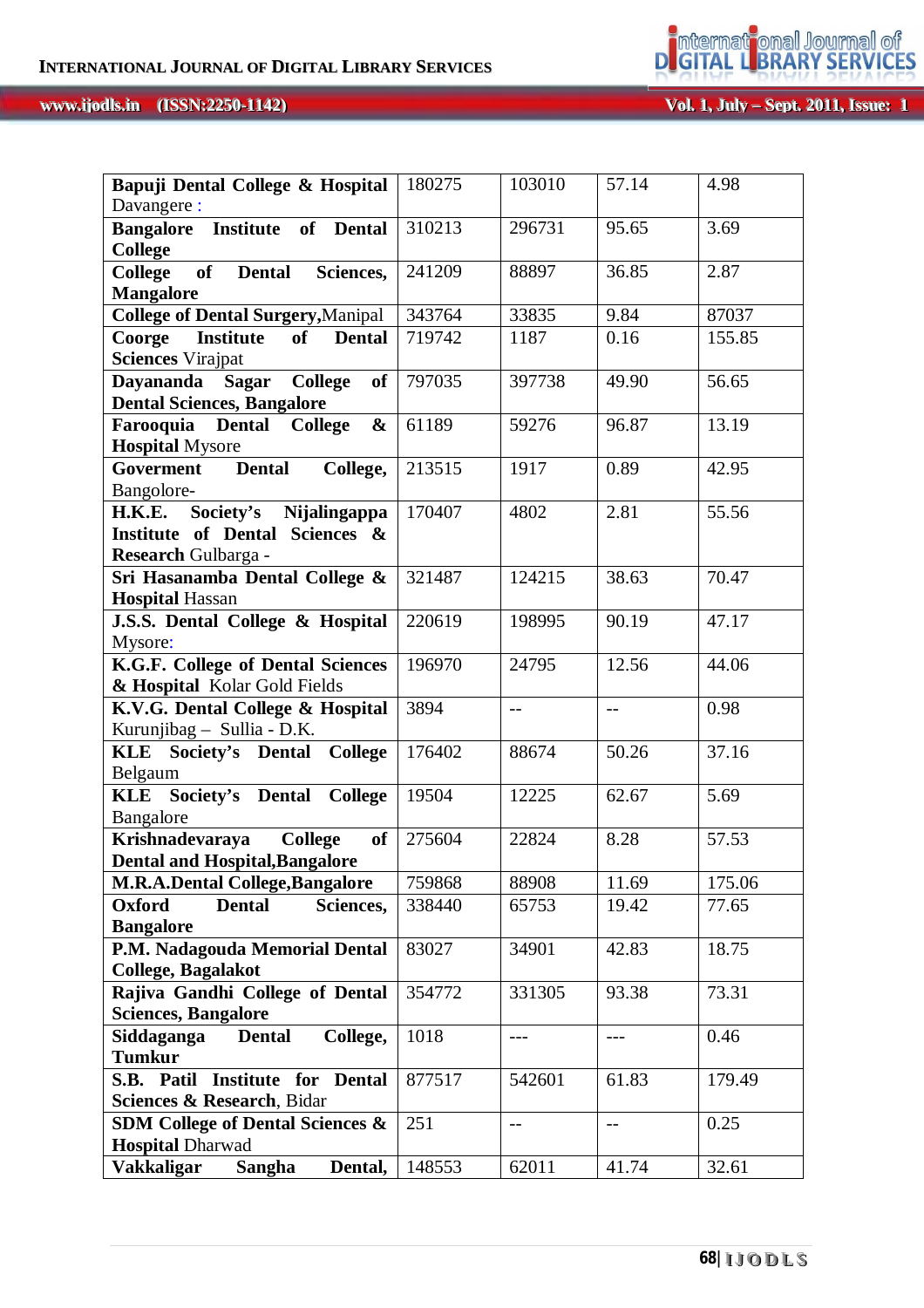| <b>Bangalore</b>          |                  |                     |         |        |       |        |
|---------------------------|------------------|---------------------|---------|--------|-------|--------|
| Vydehi                    | <b>Institute</b> | of<br><b>Dental</b> | 834959  | 241061 | 28.87 | 183.41 |
| <b>Sciences Bangalore</b> |                  |                     |         |        |       |        |
| Yenepoya                  | Dental           | <b>College</b>      | 1055763 | 31848  | 3.01  | 222.01 |
| <b>Mangalore</b>          |                  |                     |         |        |       |        |

## **FINDINGS**

- 32 % of dental college websites URL extensions is .org.
- All most all the dental college websites background colour is matching.
- All websites are used graphics in their websites.
- Sitemap, search feasibility and homepage link is given in all the websites in Karnataka.
- History of the dental colleges, Faculty information, copy right and contact Information is provided in all the dental college websites.
- Site update information and calendar of events are also given in the entire website under the study.
- Information about library, library working hours and information about OPAC is given in almost all the websites.
- Library collection, No. of books available, No. of journals subscribed and different kinds of library services are provided in all the websites.
- The non academic and administration information such as placement cell, hostel facilities, canteen facilities etc. provided in almost all the websites under the study.

## **CONCLUSION**

It is observed from the present study that all the dental college websites are different from one another in many respects. Some findings from previous studies are correlated in our study. In Karnatka, though all the dental colleges have their own websites, they had standard design and structure. The growing use of Internet among the general public including students, staff, etc., has revolutionized the process of dental college publicity and dissemination of information pertaining to dental college activities, services, rules and regulations, admissions, various sections, staff, etc. Library webpages of dental colleges in Karnatka not only serve as excellent media for publishing the library activities, programmes, resources and services but also help to bring to the notice of the user all the significant information which they must know in developing and using their libraries. The information